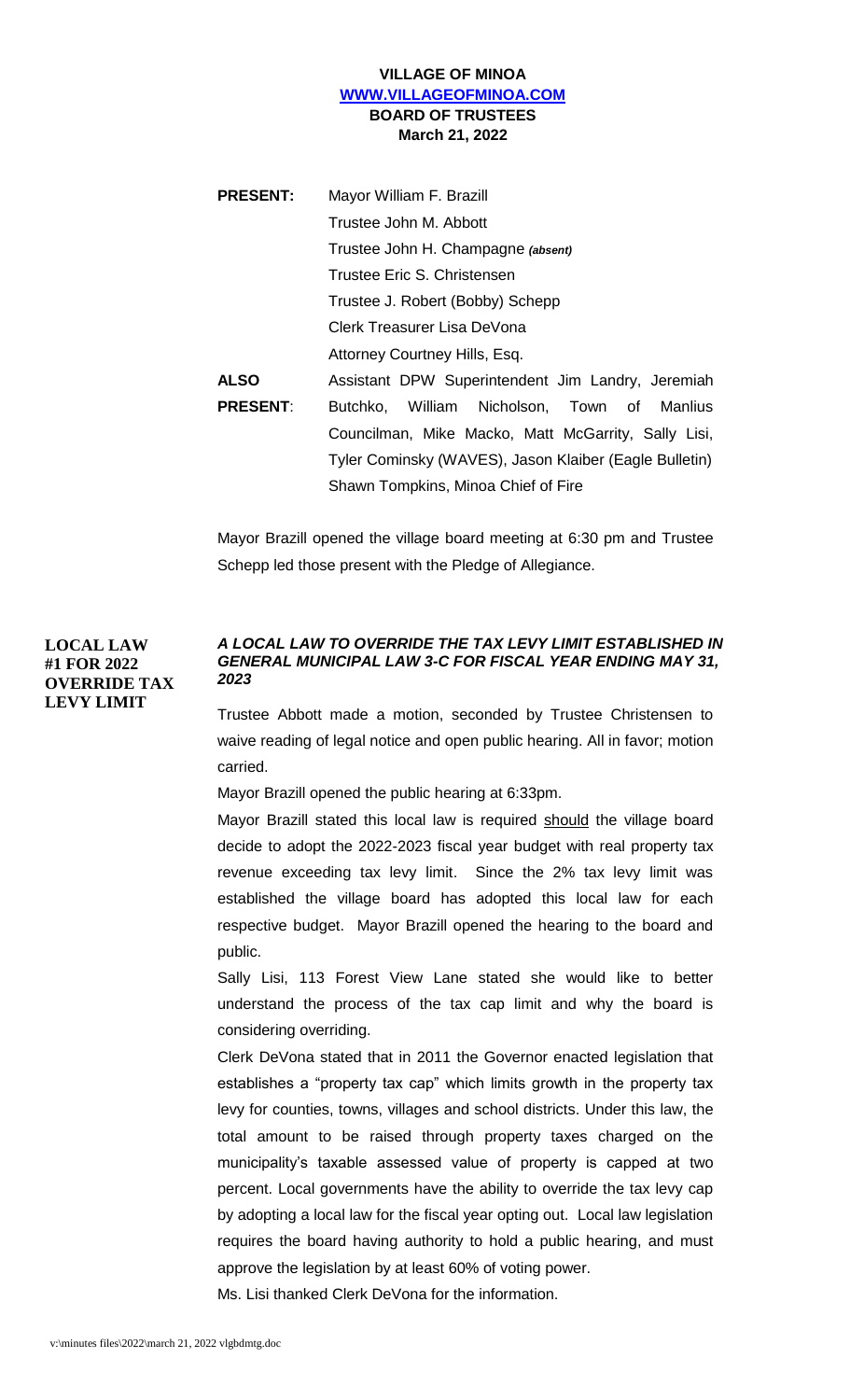With no comments or questions Trustee Christensen made a motion, seconded by Trustee Schepp to close the public hearing. Mayor Brazill closed the public hearing at 6:42pm.

**FOR CONSIDERATION: LOCAL LAW 1 FOR 2022 OVERRIDE TAX LEVY LIMIT** *LOCAL LAW #1 FOR 2022- A LOCAL LAW TO OVERRIDE THE TAX LEVY LIMIT ESTABLISHED IN GENERAL MUNICIPAL LAW 3-C FOR FISCAL YEAR ENDING MAY 31, 2023* Trustee Christensen made a motion, seconded by Trustee Abbott to adopt Local Law #1 for 2022, to override the Tax Levy Limit established in General Municipal Law 3-c for fiscal year ending May 31, 2023. All in

favor; motion carried.

*Tabled*

**SPECIAL USE PERMIT – SUBURBAN PROPANE MONUMENT SIGN**

**MARCH 15, 2022 ELECTION RESULTS**

**Total Machine votes - 224 Absentee Votes 25 Grand Total Justice Machine Absentee Total** Janet K Stanley 193 22 215 **Trustee Machine Absentee Total** John H. Champagne 168 22 190 Bobby Schepp 188 22 210

### **Proposition(s):**

•Should the village permit retail cannabis dispensaries within its boundaries?

 $YES - 86$ NO – 163

•Should the village permit on-site cannabis consumption establishments within its boundaries?

 $YES - 62$ NO – 186

### **CLERK-TREASURER**

### *MEETING MINUTES – FEBRUARY 22, 2022*

Tabled.

### *TREASURERS REPORT FOR PERIOD ENDING FEBRUARY 28, 2022*

Trustee Christensen made a motion, seconded by Trustee Schepp to approve the Treasurer's Report for period ending February 28, 2022. All in favor; motion carried.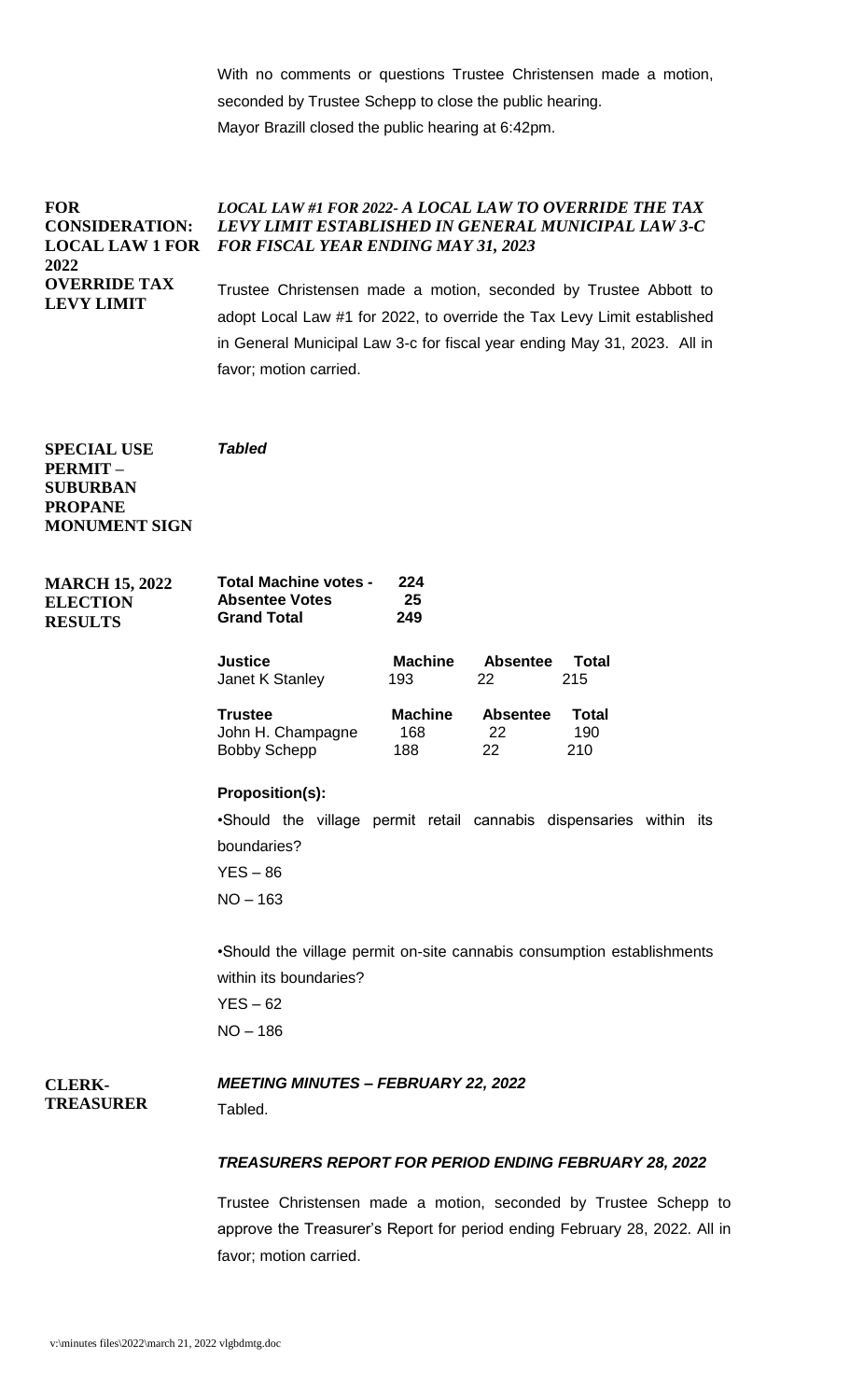# *PAYMENT AGREEMENT – RPNY SOLAR 4, LLC (CLEMONS ROAD PROJECT)*

Tabled.

### *2022 – 2023 TENTATIVE BUDGET*

Trustee Schepp made a motion, seconded by Trustee Christensen to schedule a public hearing for 2022-2023 Tentative Budget, Wednesday, April 6, 2022 beginning at or about 6:01pm. All in favor; motion carried.

## *BARB STURICK REQUESTS TO RETURN TO 35 HOURS PER WEEK*

Trustee Schepp made a motion, seconded by Trustee Abbott to approve Barb Sturick' s request to return to thirty-five (35) hours per week effective March 28, 2022. All in favor; motion carried.

#### **BUILDINGS &**  *ESM REQUEST USE OF REES FIELD*

**GROUNDS**

Trustee Schepp made a motion, seconded by Trustee Christensen to approve ESM request to use Rees Field for MOD baseball and softball practices or games, April 4, 2022 through June 10, 2022. All in favor; motion carried.

## **AMBULANCE** *APPROPRIATE AMBULANCE FUND BALANCE*

Trustee Abbott made a motion, seconded by Trustee Schepp to appropriate \$400.00 from A909.2 Ambulance Donation fund balance to A4540.40 Miscellaneous to be used to replenish account at Spill the Tea for EMS personnel to purchase beverages while on shift. All in favor; motion carried.

### **FIRE DEPARTMENT** *APPOINT CHIEF OF FIRE* Trustee Abbott made a motion, seconded by Trustee Schepp to ratify prior approval to appoint Shawn Tompkins as part-time paid Chief of Fire, effective March 21, 2022 with annual salary of \$32,000.00. All in favor; motion carried.

*RESIGNATION – JESUS VASQUEZ* Tabled.

### *CHANGE OF STATUS – TREVOR VAN AUKEN*

Trustee Schepp made a motion, seconded by Trustee Abbott to accept change of status for Trevor Van Auken from LOA to Active effective immediately. All in favor; motion carried.

### *CHANGE OF STATUS – ROB BECKER*

Trustee Abbott made a motion, seconded by Trustee Schepp to accept change of status for Rob Becker from LOA to Active effective immediately. All in favor; motion carried.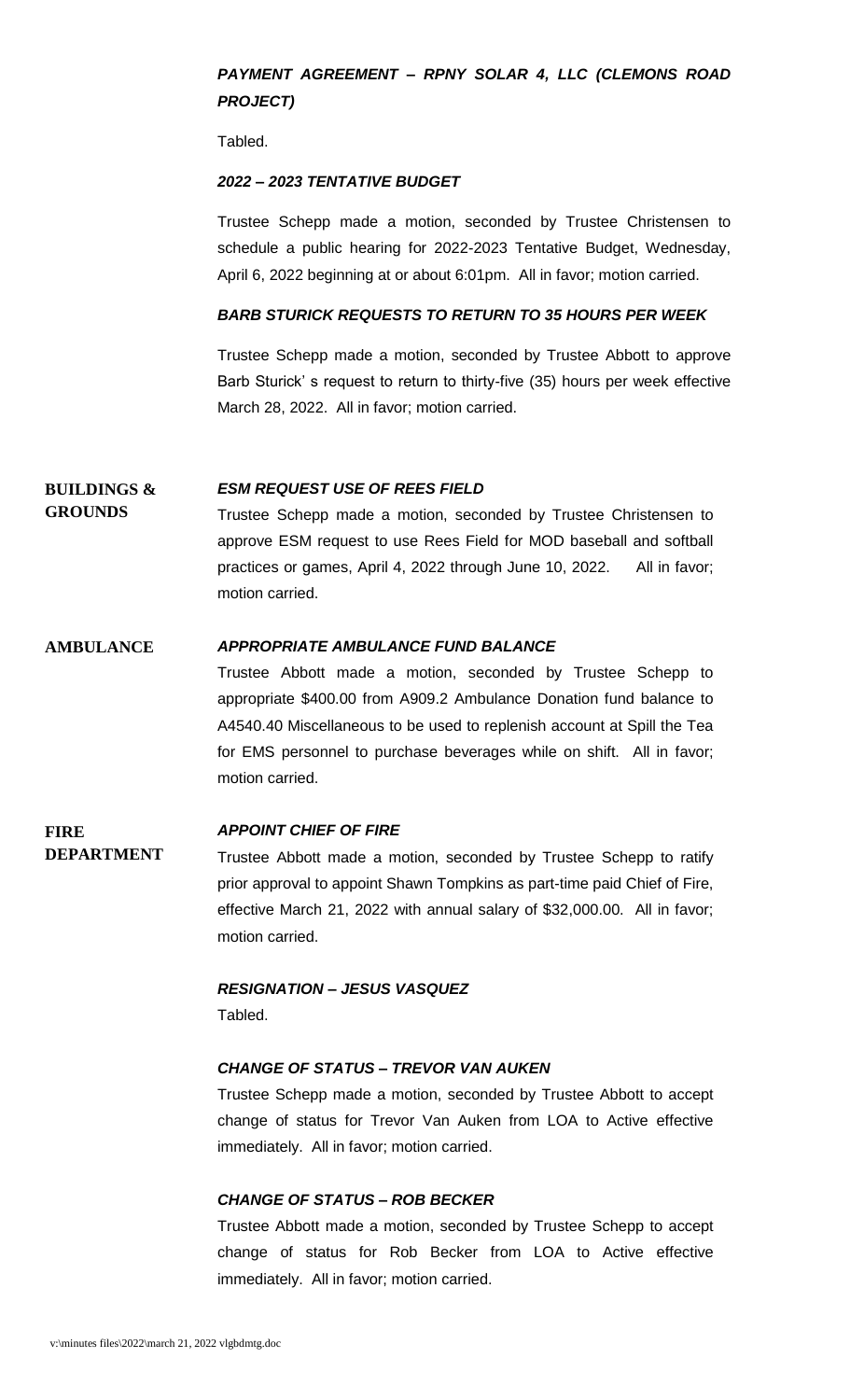### *CHANGE OF STATUS – DON GREVELDING*

Trustee Abbott made a motion, seconded by Trustee Schepp to accept change of status for Don Grevelding from Life to Active Life contingent upon MFD, Inc. approval. All in favor; motion carried.

# *CHANGE OF STATUS – CHUCK MULLANE*

Trustee Schepp made a motion, seconded by Trustee Abbott to accept change of status for Chuck Mullane from Life to Active Life contingent upon MFD, Inc. approval. All in favor; motion carried.

# *CHANGE OF STATUS – MATT McGARRITY*

Trustee Christensen made a motion, seconded by Trustee Abbott to accept change of status for Matt McGarrity from Active to Active Life effective immediately. All in favor; motion carried.

| <b>WASTEWATER</b><br><b>TREATMENT</b><br><b>PLANT</b> | PROPERTY OWNER REQUEST \$15.50 PENALTY BE WAIVED<br><b>SEWER A/C 40050</b><br>Trustee Christensen made a motion, seconded by Trustee Schepp to<br>deny property owners request to waive \$15.50 penalty on sewer account<br>#40690.<br>Those in favor - Trustee(s) Christensen, Schepp<br>Those opposed – Trustee Abbott<br>Motion carried.                                                      |
|-------------------------------------------------------|--------------------------------------------------------------------------------------------------------------------------------------------------------------------------------------------------------------------------------------------------------------------------------------------------------------------------------------------------------------------------------------------------|
| <b>AUDIT OF CLAIMS</b><br><b>ABSTRACT #020</b>        | A motion was made by Trustee Christensen and seconded by Trustee<br>Schepp that the claims on Abstract #020 have been reviewed and<br>approved for payment:<br>General Fund, voucher(s) 776-832 in the amount of \$167,161.52<br>Sewer Fund, voucher(s) 298-314 in the amount of \$25,019.36<br>Trust & Agency, voucher(s) 246-256 in the amount of \$36,051.10<br>All in favor; motion carried. |
| <b>ATTORNEY</b><br><b>REPORT</b>                      | Nothing new to report.                                                                                                                                                                                                                                                                                                                                                                           |
| <b>TRUSTEES</b><br><b>REPORT</b>                      | Trustee Abbott – nothing to report.<br>Trustee Schepp thanked everyone who came out to vote, and stated he<br>looks forward to the next four years.<br>Champagne - no report.<br>Trustee Christensen congratulated Trustee Schepp on his election<br>results.                                                                                                                                    |
| <b>MAYOR'S REPORT</b>                                 | Mayor Brazill announced Teal Ribbon Run, May 14, 2022 and thanked<br>everyone who came out to vote.                                                                                                                                                                                                                                                                                              |